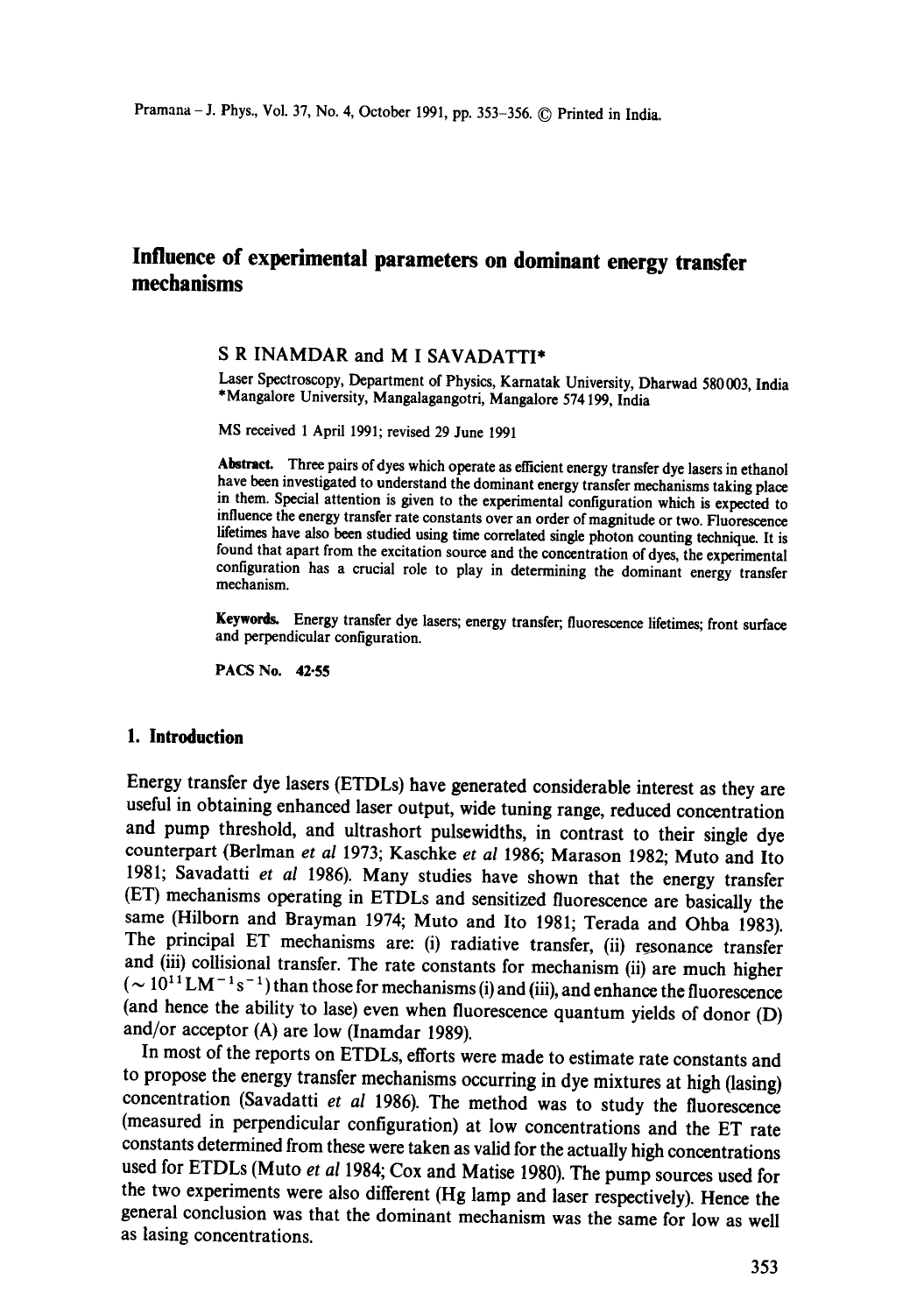### **2. Experiments**

In the present study, we emphasize on the fact that dominant energy transfer mechanism depends not only on the concentrations of the component dyes (Birks and Kuchela 1961) and temperature (Ebeid *et al* 1985) but also on the experimental configuration and excitation source (Inamdar and Savadatti 1989). The principal experiments carried out are: study of (a) sensitized fluorescence of dye mixtures excited by 365 nm Hg line, (b)  $N_2$  laser pumped ETDL output and (c) direct fluorescence lifetimes of donor (D) in presence of acceptor (A). The three pairs of dyes studied are: (i) coumarin 1 (C1) + uranine (Ur), (ii) coumarin 102 (C102) + uranine (Ur) and (iii) coumarin  $1 (C1) +$  acridine orange (AO).

(a) Sensitized fluorescence: Dye mixtures are excited by 365 nm line of Hg lamp and the sensitized fluorescence is detected both in the perpendicular (transverse) and front surface configurations for medium (non-lasing) and high (lasing) concentrations. The experimental set up consisted of a 400 W Hg lamp, an excitation monochromator, a photomultiplier and a recorder. The ET rate constants were determined using the equation

$$
I_{\mathbf{D}}^{0}/I_{\mathbf{D}} = 1 + k_{\text{ET}}[A] \tau_{\mathbf{D}}^{0}
$$
 (1)

where  $I_D^0$  and  $I_D$  are the donor fluorescence intensities in absence and presence of the acceptor,  $\tau_{\rm D}^0$  is the fluorescence lifetime of the donor in the absence of acceptor and  $k_{ET}$  is the rate constant for ET from D to A.

(b) A 400 W TEA  $N_2$  laser was employed to pump the dye mixtures and the ETDL outputs (transverse configuration) were detected and measured by a fast photodiode and a calibrated oscilloscope. The dye laser cavity consisted of a grating, a tuning mirror and an output coupler in GIG configuration. ETDL outputs for a fixed donor concentration and varying acceptor concentrations were monitored.\* Equation 1 was used to calculate the ET rate constants where  $I_D^0$  and  $I_D$  were donor dye laser output intensities in the absence and presence of acceptor.

(c) Fluorescence lifetimes of donor with  $(\tau_{\rm D})$  and without  $(\tau_{\rm D}^0)$  acceptor were measured on Edinburgh's model 199 time domain fluorescence spectrometer wherein the samples are excited by a flashlamp and time correlated single photon counting technique is employed to determine the  $\tau$  values.

## **3. Results and discussion**

Our primary interest is to understand and compare the dominant ET mechanisms operating in high and low concentration solutions, excited by a conventional source or a laser in front surface or transverse configuration. The values of the ET rate constants, determined for all the three cases discussed above, are compiled in table 1. Fluorescence lifetimes of D are determined in front surface configuration and the ETDL measurements are obviously in transverse configuration although the concentrations employed in both these cases are high and identical with those used for fluorescence intensity measurements in front surface configuration (i.e., in the range

<sup>\*</sup> Donor dye laser output monitored in presence of very low concentrations of acceptor.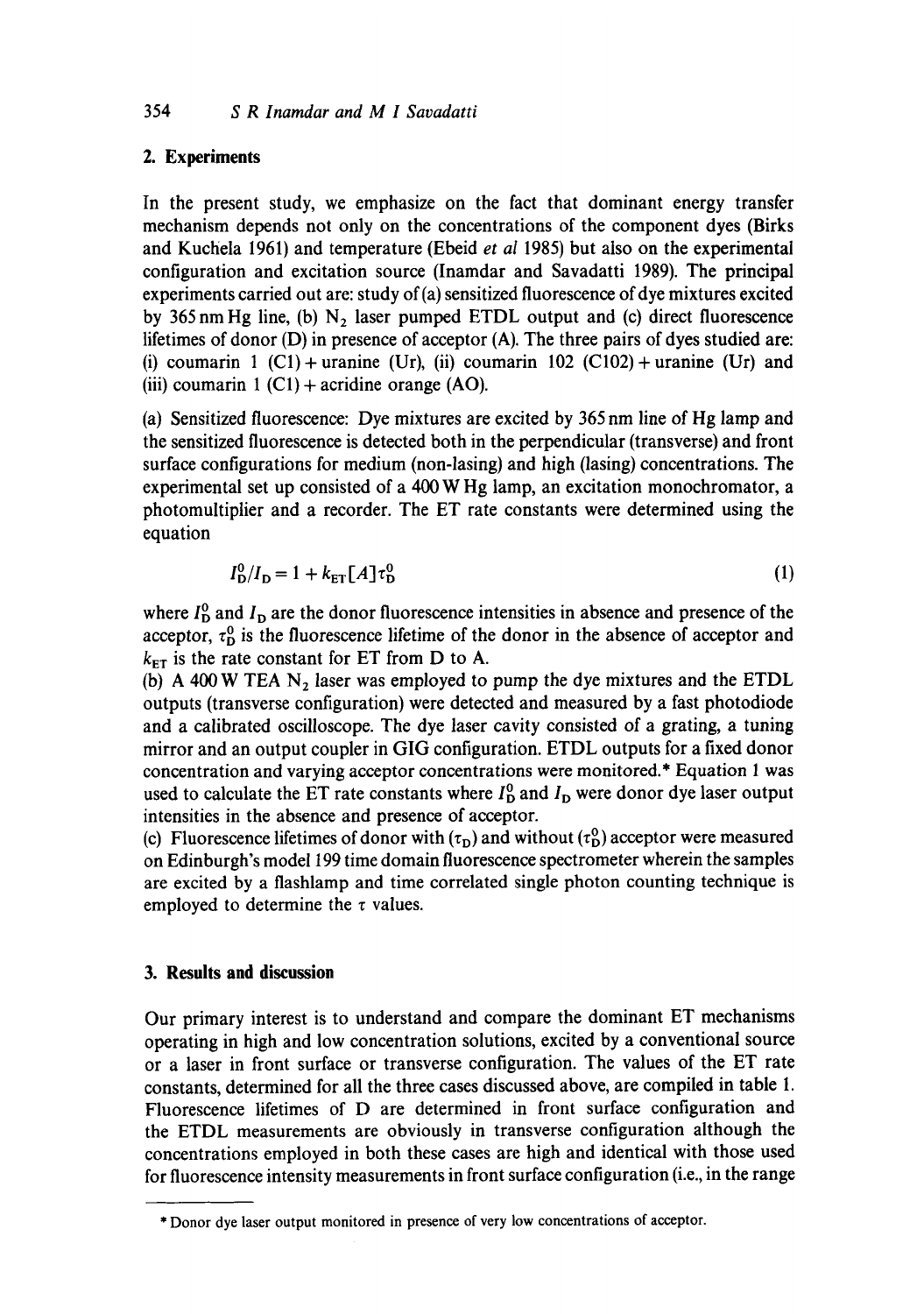| Pair | Donor<br>(D)     | Acceptor<br>(A) | $k_{\text{FT}} \times 10^{-11} (\text{LM}^{-1} \text{s}^{-1})$ measured from |        |                                                     |                                        |       |  |  |
|------|------------------|-----------------|------------------------------------------------------------------------------|--------|-----------------------------------------------------|----------------------------------------|-------|--|--|
|      |                  |                 | Fluorescence<br>intensity<br>(Hg excited)                                    |        | Fluorescence<br>lifetime<br>(flashlamp)<br>excited) | ETDL output<br>$(N2)$ laser<br>pumped) |       |  |  |
|      |                  |                 | $P**$                                                                        | $F^*$  | F*                                                  | L*                                     | $S^*$ |  |  |
| I    | C1               | Ur              | $51-80$                                                                      | 3.12   | 0.54                                                | 39.90                                  | 59.10 |  |  |
| и    | C <sub>102</sub> | Ur              | $99 - 60$                                                                    | 3.82   | 0.51                                                |                                        |       |  |  |
| Ш    | C1               | AO.             | 78.70                                                                        | $1-13$ | 0.85                                                |                                        |       |  |  |

| <b>Table 1.</b> Energy transfer rate constants $(k_{ET})$ . |  |  |  |
|-------------------------------------------------------------|--|--|--|

\*Concentration range  $10^{-3}$ - $10^{-2}$ M/L; \*\*Concentration range  $10^{-5}$ - $10^{-4}$ M/L; P-Perpendicular configuration; F-Front surface configuration; L-Laser emission; S-Superradiance.

of  $10^{-3}$ - $10^{-2}$  M/L). The range of concentrations used for fluorescence measurements in transverse configuration was  $10^{-5}$ - $10^{-4}$  M/L. The above values of rate constants indicate a crucial role of configuration, concentration of dyes and excitation source, in proposing the dominant ET mechanism. And one should be cautious about drawing inferences without taking these into account. Sensitized fluorescence data and fluorescence  $\tau$  data, both measured in front surface configuration ( $k_{ET} \sim 10^{11}$  LM<sup>-1</sup> s<sup>-1</sup>) agree and suggest a dominant resonance transfer mechanism. Interestingly, ETDL output (laser/superradiance) lead to rate constants of the same order of magnitude as those obtained from sensitized fluorescence in perpendicular configuration, indicating that the same ET processes operate in lasers too. However it is difficult to assess the contribution of radiative transfer in ETDLs. This fact stresses the importance of experimental configuration.

In view of the above results it is felt that whenever one is interested in determining the fundamental constants like rate constants of energy transfer for lasing (high) concentrations, one should prefer front surface configuration. Otherwise it would lead to misleading inferences as drawn by Berlman *et al* (1973). These authors studied energy transfer dye laser action in a pair of dyes bisMSB and perylene, and assigned a lasing band at 447nm to the donor bisMSB saying that it is redshifted by the presence of acceptor perylene. Later, Kleinerman and Dabrowski (1978) studied fluorescence of the same mixture in front surface geometry and observed that the 447 nm band is really blue shifted band of perylene itself. Pant *et al* (1982) and Kushwaha and Pant (1984a, b) also determined rate constants for energy transfer in acriflavine and rhodamine systems and obtained rate constants for resonance energy transfer of the order of  $10^{12}$  and  $10^{13}$  LM<sup>-1</sup>s<sup>-1</sup> whereas in all other reports this value does not exceed  $10^{11}$ LM<sup>-1</sup>s<sup>-1</sup>. Hence we feel that front surface configuration for measurement of fluorescence should be preferred in case of high concentrations.

#### **Acknowledgement**

One of the authors (SRI) thank the CSIR, New Delhi, India for a Senior Research Fellowship.